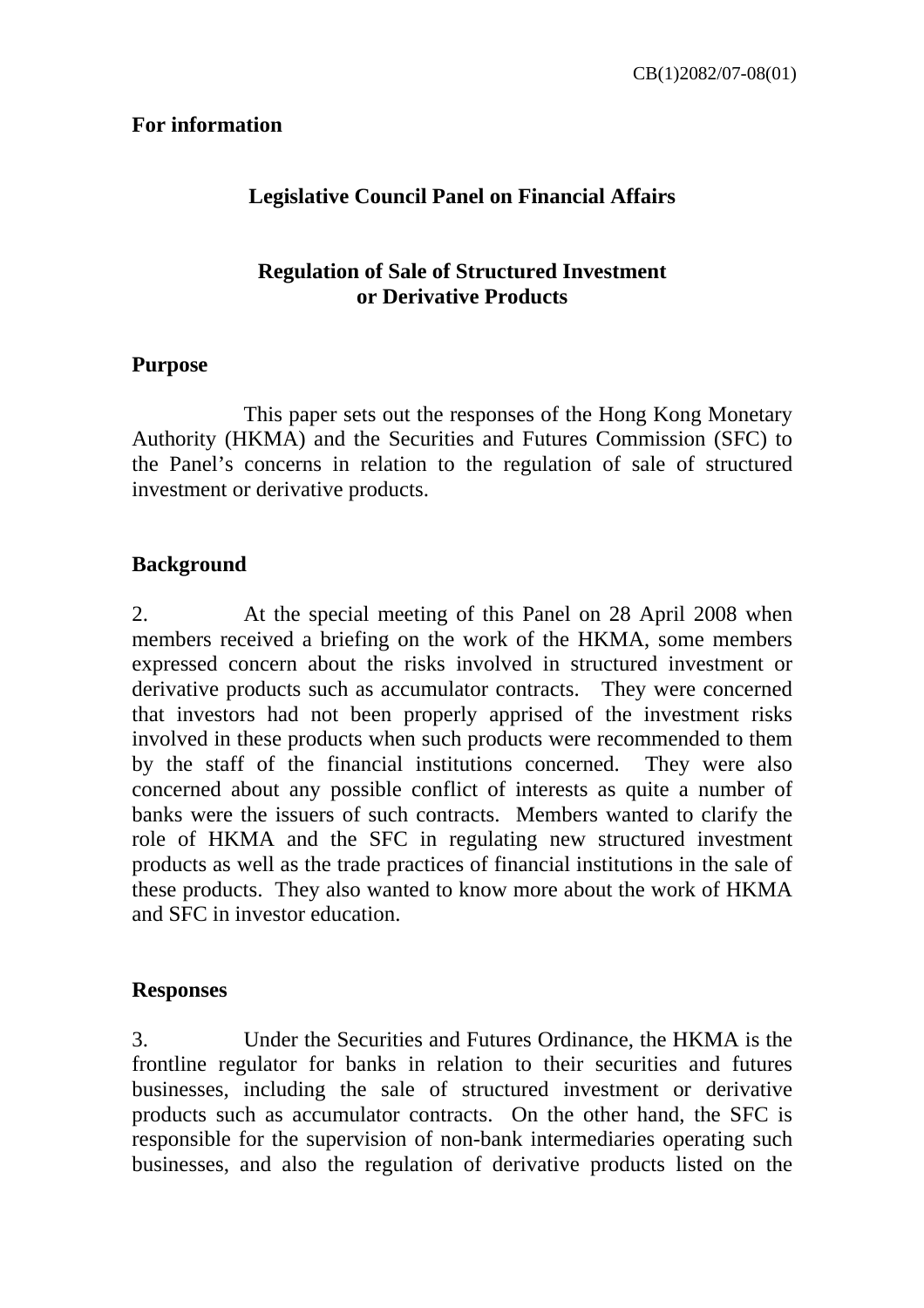Stock Exchange of Hong Kong. The Administration has invited HKMA and SFC to provide responses to the concerns raised by Members of this Panel and their detailed responses are set out in **Annexes A and B** respectively.

4. In general, regardless of who the client is, the sale process for all securities and futures products offered by banks regulated by HKMA or non-bank intermediaries regulated by SFC are both governed by the Code of Conduct for Persons Licensed by and Registered with SFC. The Code requires intermediaries to explain to the clients the products and the risks involved. In this connection, Members may wish to note that banks and their relevant staff carrying out securities and futures business are subject to the same regulatory standards and the same range of disciplinary sanctions as non-bank intermediaries in the event of breaches.

5. The Administration and our regulators have all along attached great importance to investor protection and education. We are well aware of the reports in recent months about structured investments such as accumulator contracts, and fully understand the concern of investors who may have made losses in such products. Where investors believe that there has been a breach of the regulations, they are encouraged to lodge a formal complaint with the HKMA or SFC. In choosing which products to invest, investors are strongly advised to first understand the product features, contract terms, tenors and potential risks of the products concerned. Our financial regulators will continue to actively carry out investor education activities to enhance investors' awareness of various investment products and the potential risks involved.

**Financial Services and the Treasury Bureau June 2008**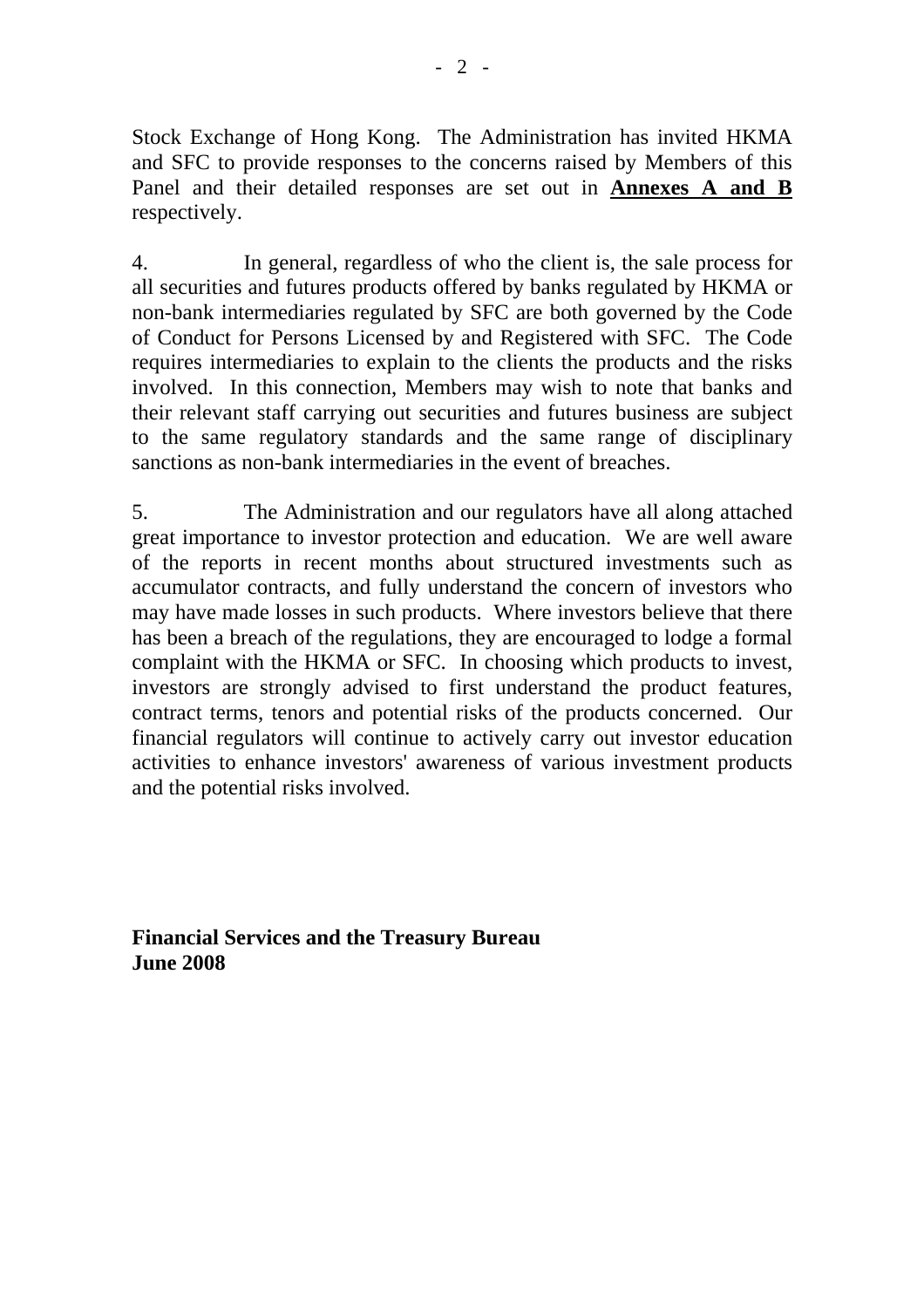# **The Hong Kong Monetary Authority (HKMA)'s Response to Questions from the LegCo Panel on Financial Affairs on the Regulation of Sale of Structured Investment or Derivative Products**

### **(a) The general mode of operation of structured investment or derivative products, how they are usually packaged and the risks of such products**

#### Mode of operation, packaging and risks

Structured investment or derivative products are products with investment returns linked to the performance of the underlying assets/instruments, which can be equities, funds, fixed incomes, commodities, interest rates, currencies, indices, credits and other derivatives. The basic structure can take various forms – deposit, note and other contract forms.

As in other investment products, structured investment or derivative products are driven by market demand and can be tailor-made for individual customers. They may range from a simple buy/sell of an option to complex structures that cater for specific investment objectives and circumstances. An example is that a product can be structured depending on whether an investor takes a positive (rising), negative (falling) or range (fluctuating within a range) view on the underlying asset.

The flexibility of these products permits a wide range of possible uses to meet the various needs of investors, including hedging, diversification and speculation purposes. Thus a structured investment or derivative product can add to or reduce the overall risk level borne by an investor, depending on his existing investment portfolio and market conditions.

Some structured investment or derivative products have a capital protection feature under specified circumstances. Products can also vary in terms of tenors; transaction sizes; degrees of leverage; margin requirements (if applicable); whether listed on exchange or only traded over-the-counter; whether authorised by the Securities and Futures Commission ("SFC") to be offered to the public or only offered through private placement. The market, liquidity, credit and other risk factors vary accordingly.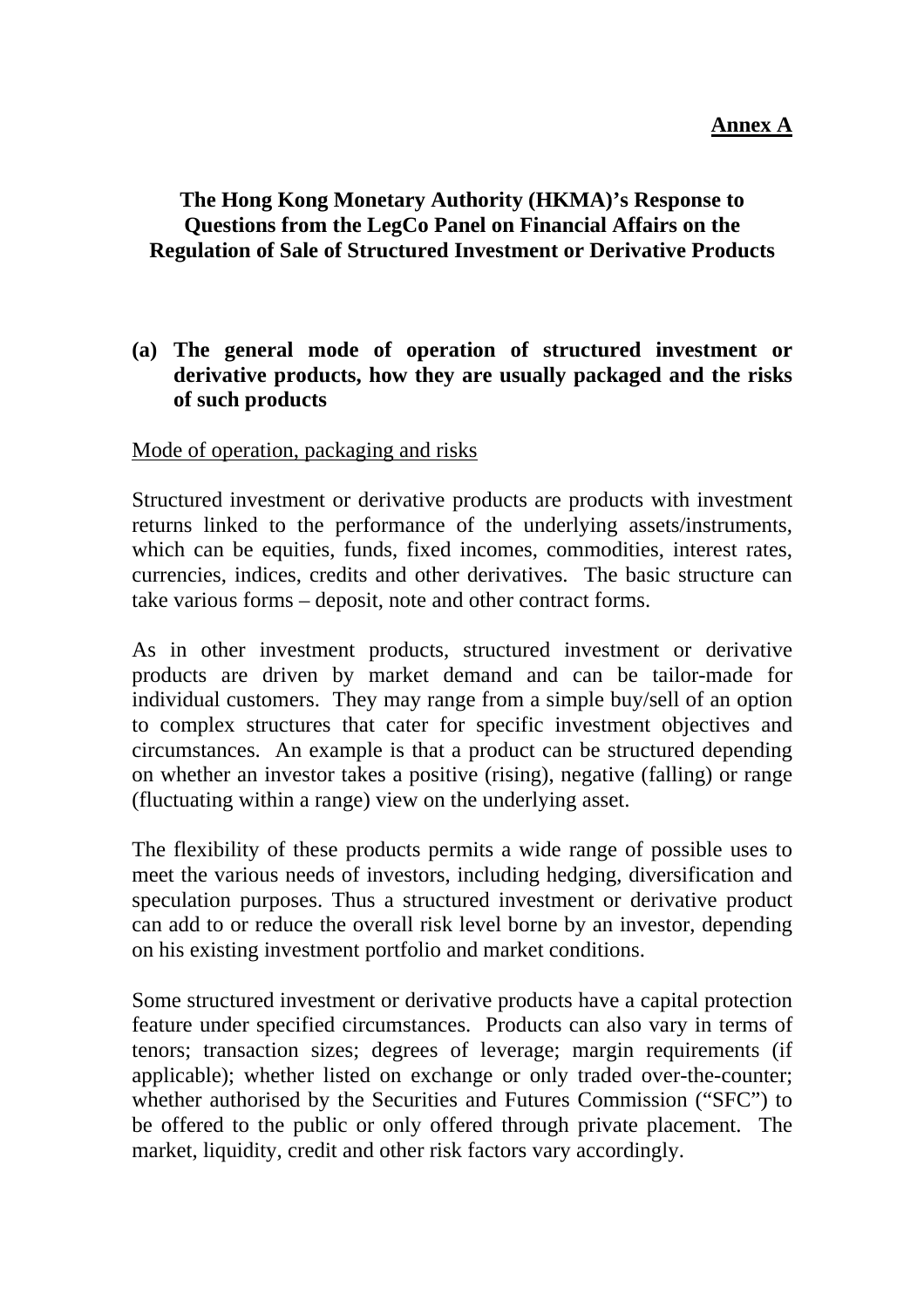It is important to note that a product being complex does not necessarily mean that the product carries high risks. The issue of whether a specific structured investment or derivative product is suitable for a particular investor should be put in the right context, taking into account such factors as the specific circumstances of the investor, the market conditions and whether the product will add to / reduce / diversify the risk of the investment portfolio.

### Intermediaries' Operations

Intermediaries may develop structured investment or derivative products in-house or source such products from a third party. Based on the HKMA's recent survey with major private banks, most of them sell structured investment or derivative products of third-party providers, and only a small number of large international banks distribute in-house developed structured investment or derivative products.

In the selling of structured investment or derivative products, intermediaries are required to comply with relevant regulations and put in place adequate internal controls in respect of product due diligence (i.e. understanding product features and risks; assessing suitability to customers; preparation and approval of any marketing materials and product termsheets to disclose major features and risks; approval of product launch by management); addressing conflict of interests (such as disclosing whether it is acting as principal); and assuring themselves that the clients understand the nature and risks of the products and have sufficient net worth to assume the risks and bear the potential losses of trading in the products.

# **(b) The regulatory regime (statutory and/or administrative), if applicable, for such products (including the sale and marketing of such products)**

The Securities and Futures Ordinance ("SFO") has established a robust regulatory regime over the selling of securities and futures products (including structured investment or derivative products). The major building blocks of the regime are the licensing / registration of fit and proper persons, the regulation of the business conduct of intermediaries and their relevant staff, and sanctions against violations of the regulatory requirements. All these are applicable to banks and brokers alike. The SFC and the HKMA are responsible for enforcing adherence to the relevant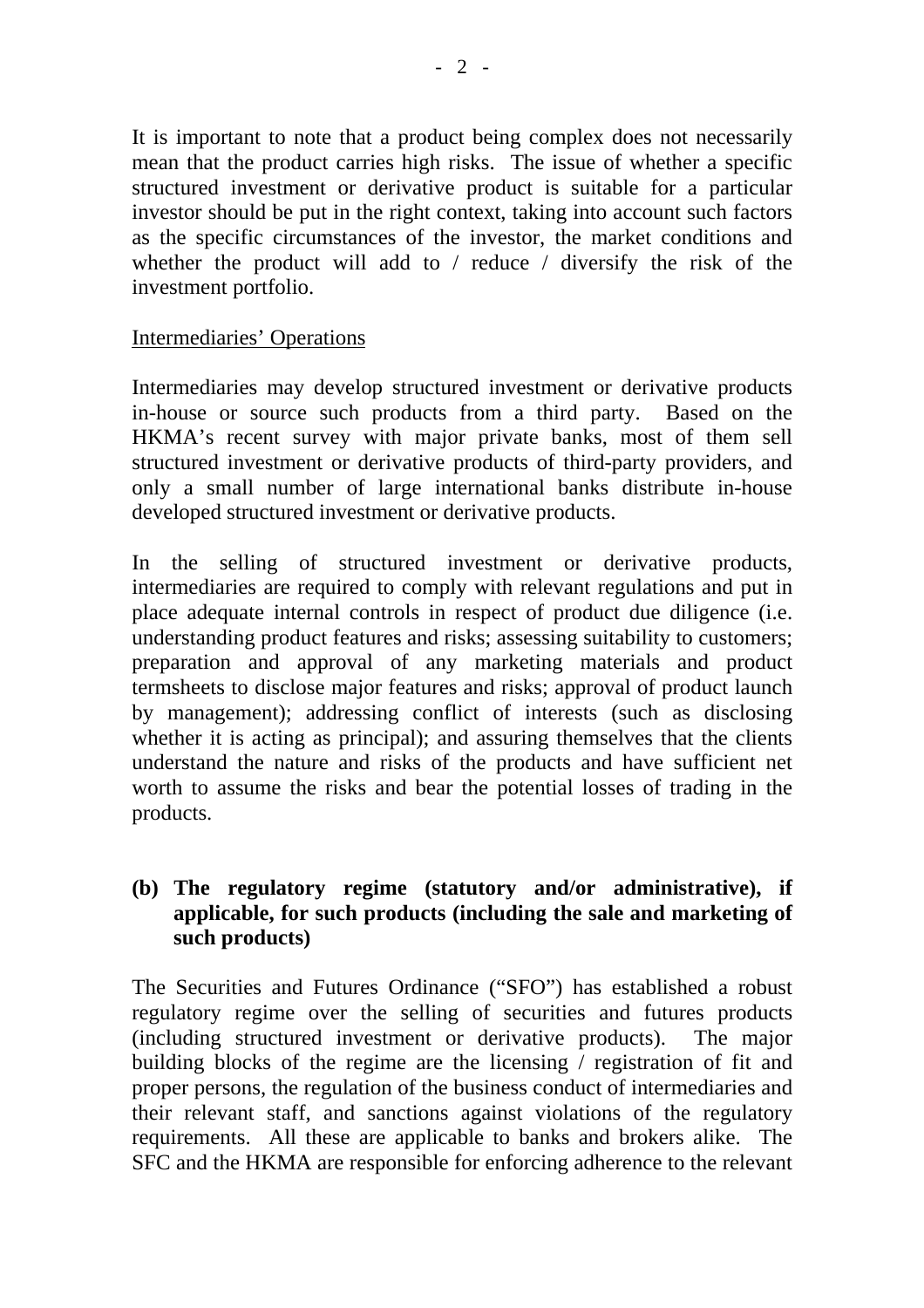requirements. As far as banks are concerned, the HKMA acts as the frontline supervisor on the day-to-day supervision applying regulatory standards stipulated by the SFC.

### Licensing / Registration of Fit and Proper Persons

All intermediaries that conduct business in the selling of securities or futures products have to be licensed by, or for banks, registered with the SFC. Individuals who are engaged by intermediaries in this selling process are required to be licensed by the SFC or, for the relevant bank staff, registered with the HKMA.

All registered / licensed persons have to meet the fitness and properness standards stipulated by the SFC as an entry and on-going registration / licensing requirement. Moreover, banks that are registered with the SFC are subject to a statutory registration condition to ensure every registered securities staff member of the bank is a fit and proper person. According to the SFO, the fitness and properness of a person are determined with consideration of his/her financial status; qualifications and experience; the ability to carry on the regulated activity competently, honestly and fairly; and his/her reputation, character, reliability and financial integrity.

To remain fit and proper on an on-going basis, intermediaries and their registered / licensed staff are required to comply with the SFO and the SFC's regulations, and the staff concerned must undertake sufficient and relevant continuous professional training.

## Regulation of the Business Conduct of Intermediaries and their Relevant **Staff**

All registered / licensed persons are governed by the Code of Conduct for Persons Licensed by or Registered with the SFC ("the Code") when selling securities or futures products to investors. In providing services in any derivative product or leveraged transaction, all registered / licensed persons are required to assure themselves that the client understands the nature and risks of the products and has sufficient net worth to assume the risks and bear the potential losses of trading in the products.

There are other provisions in the Code that are applicable to the selling of structured investment or derivative products, including those in relation to: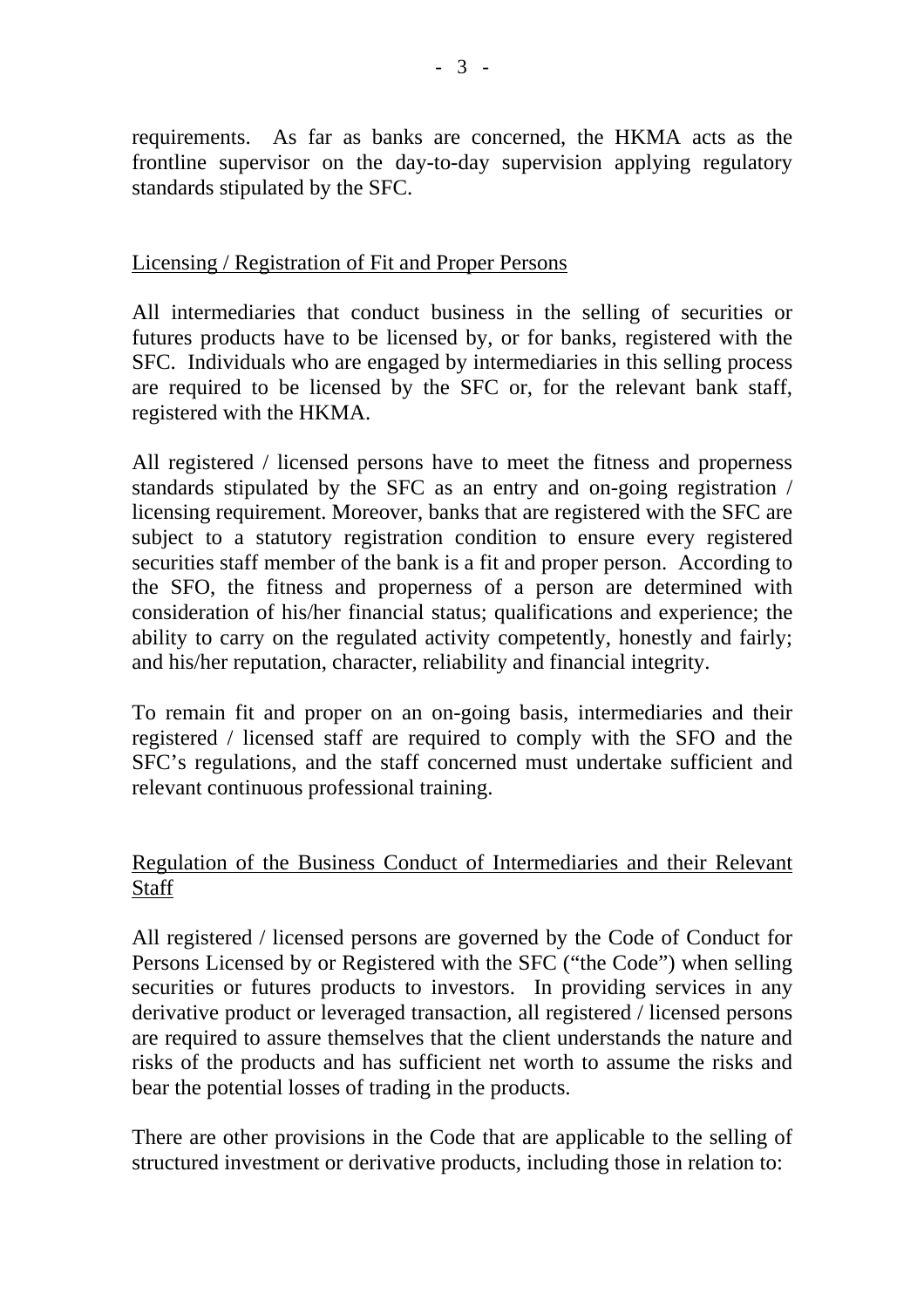- (i) acting honestly, fairly, diligently and in the best interests of clients;
- (ii) ensuring that staff are fit and proper and adequately supervised;
- (iii) implementing proper internal control procedures to protect clients from financial loss arising from misconduct; and
- (iv) disclosure of conflict of interest and fair treatment of clients.

### Supervision and Enforcement by Regulators

In accordance with the SFO and the supervisory co-operative framework underpinned by a Memorandum of Understanding, the HKMA and the SFC maintain close on-going communication and carry out reciprocal secondment of staff in order to ensure adoption of consistent standards in the supervisory process and disciplinary procedures.

As the front-line supervisor, the HKMA applies regulatory standards stipulated by the SFC in supervising the regulated activities conducted by banks. It performs on-site examinations on the conduct of regulated activities (including the sale of investment products) to ensure that banks have proper internal controls and management supervision in place and comply with the relevant legal and regulatory requirements.

Where the supervisory process or any complaint received reveals indications of mis-selling or other wrongdoing, the HKMA will look into the case and where necessary take appropriate action in consultation with the SFC.

### The Role and Procedures of the HKMA in Securities Enforcement

Under the SFO, banks and their relevant staff engaged in securities business are subject to the same range of possible disciplinary sanctions as non-bank intermediaries. The HKMA is the front-line regulator of banks and their relevant staff. As far as securities enforcement is concerned, the procedures of the HKMA are modelled on those of the SFC. There are regular meetings between the HKMA and the SFC as well as formal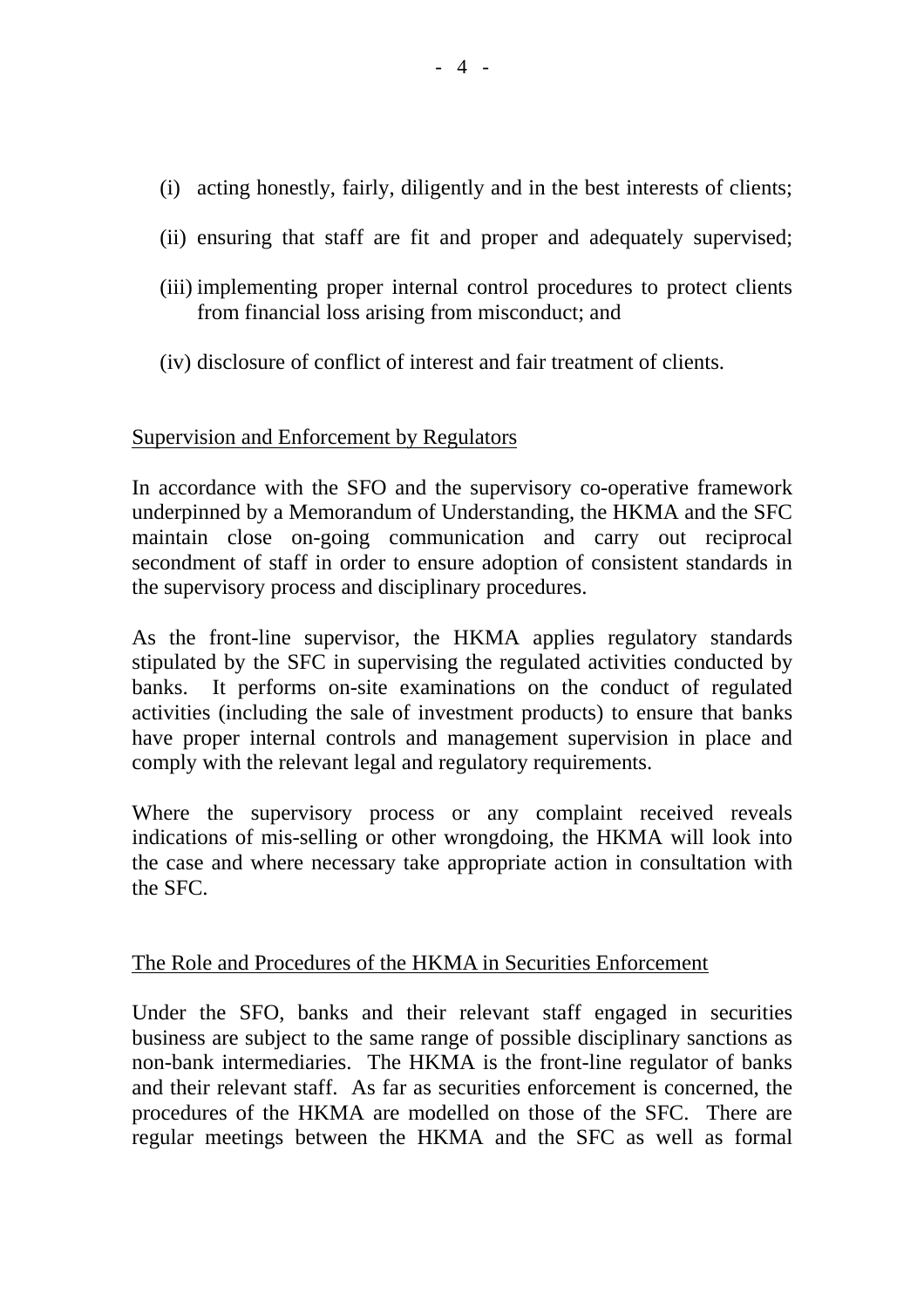consultation on each and every disciplinary case under investigation to ensure consistency in the application of standards by both regulators.

### **(c) Measures, if any, to ensure that investors are properly apprised of the features and investment risks involved in such products**

All registered / licensed persons are governed by the Code when selling securities or futures products to investors. In providing services in derivative products or leveraged transaction, registered / licensed persons are required to assure themselves that the client understands the nature and risks of the products and has sufficient net worth to assume the risks and bear the potential losses of trading in the products.

As the front-line supervisor of banks' regulated activities, the HKMA has a duty to ensure that banks comply with the requirements of the Code. This has been one of the HKMA's key supervisory priorities in the past few years in line with banks' growing securities business. Focussed on-site examinations have been performed since 2005 to review the sale of investment products by banks. These include examinations on retail wealth management activities and investment advisory activities (covering private banks as well as retail banks). The objectives of the examinations are to ensure that the examined banks have sufficient internal controls and management supervision in place and comply with the regulatory requirements. In conducting these on-site examinations, the HKMA has maintained close dialogue with the SFC to share the latter's supervisory experience and regulatory stance.

To increase the awareness of the banking industry on the regulatory requirements and good practices identified in the supervisory process, the HKMA issued circulars in 2006 and 2007 to share the findings of retail wealth management activities thematic examinations and investment advisory activities thematic examinations respectively. The HKMA also issued a circular in 2007 requiring banks to review the existing systems and practices in their wealth management and investment advisory activities to ensure compliance with the standards set out in the SFC's new guidance on suitability obligations.

In anticipation of the continued expansion of banks in the business, the selling of investment products will continue to be one of the key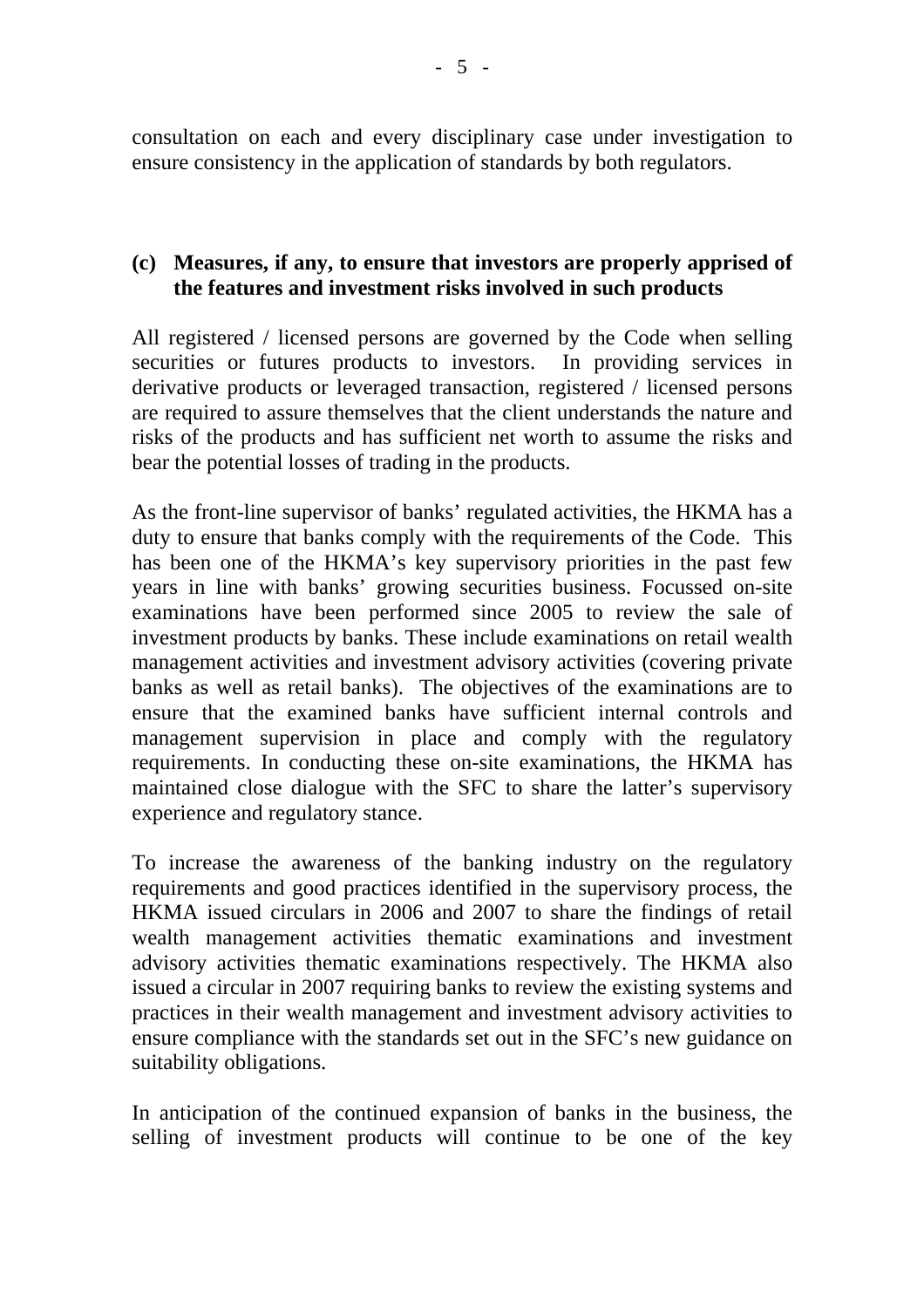supervisory focuses of the HKMA's supervision of banks and co-operation with the SFC in the forthcoming years.

### **(d) The rationale for designating certain investors as "professional investors" and the assistance and protection available to them**

Please refer to SFC's response to this question at Annex B.

# **(e) The possibility of conflict of interests in cases where the banks / financial institutions are the issuers of such investment contracts; the measures, if any, to safeguard the interest of the investors**

According to the HKMA's recent survey with the major private banks in Hong Kong, most of these banks acquire structured investment or derivative products from other counterparties and sell these products to their clients. In these circumstances, the banks' position is squared and they do not hold any open position against their clients.

There are only a small number of large international banks in Hong Kong which take on a dual role of being both the issuers and the distributors of structured investment or derivative products. These products are issued by the investment banking function of the bank and sold to clients by a different frontline function such as the private banking function. Such a situation is nevertheless regulated by the Code. The major requirements are –

- (i) The intermediary is required to act in the best interests of its clients. This is often implemented through offering not only in-house products but also third-party products to allow choices for clients. The frontline business unit obtains quotations from third-party product providers as well as in-house product providers, and advises the most favourable alternative to the clients.
- (ii) The intermediary should disclose whether it is acting as principal to the client and take all reasonable steps to ensure fair treatment of the client before advising or dealing in the product.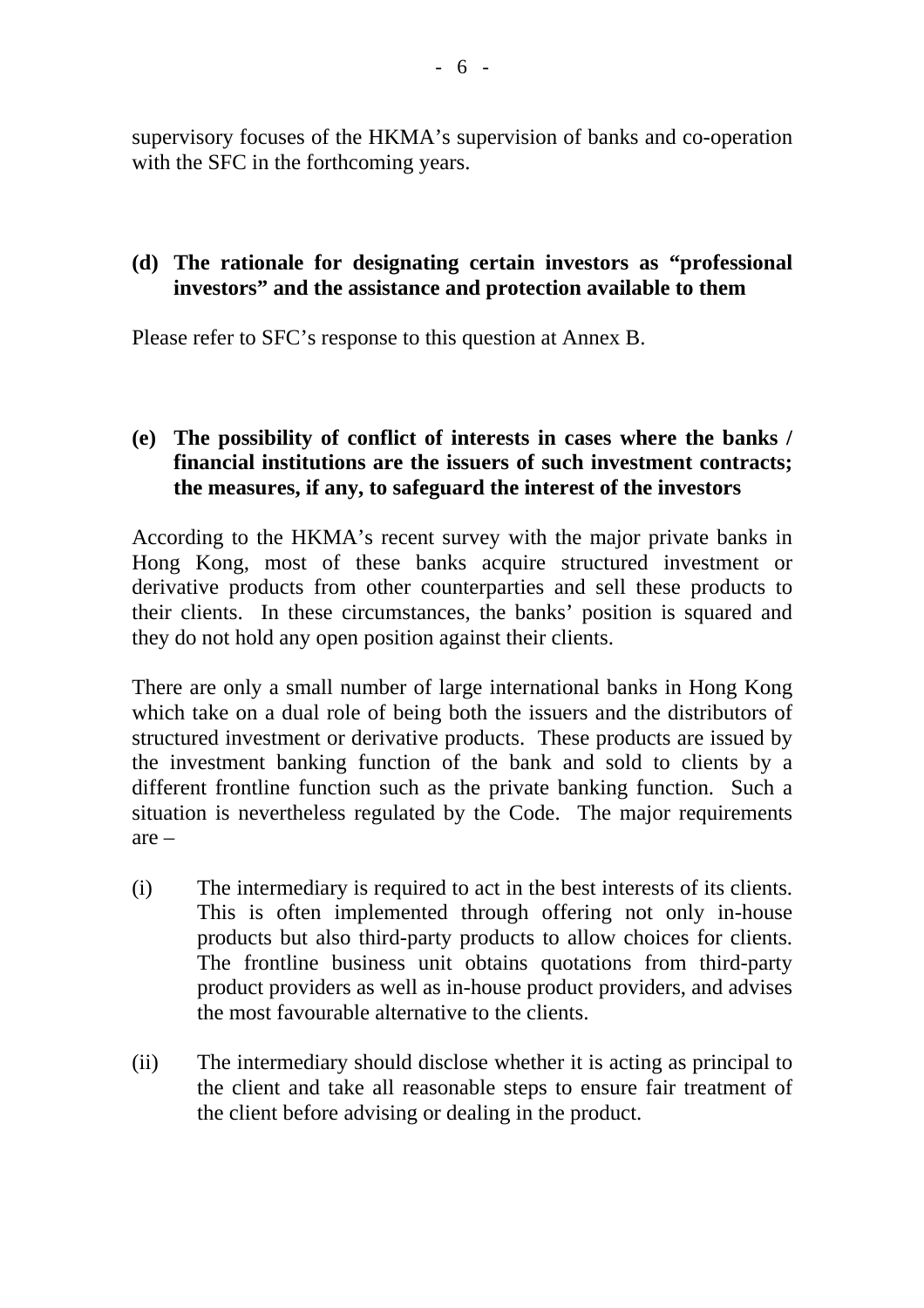(iii) The intermediary has to establish effective "Chinese Walls" between the frontline business function and the investment banking division so that the two functions interact on an arms' length basis (i.e. dealing with each other in the same way as dealing with external counterparties).

In order to ensure banks adhere to the SFC's requirements when they take on a dual role as issuer and distributor, the HKMA reviews the relevant controls, operations and organisational structure in on-site examinations. Any suspected violation of regulatory requirements to address conflict of interests would be properly assessed and investigated to see if any supervisory or disciplinary actions should be taken.

### **(f) The plans, if any, to strengthen investor education to keep pace with the launch of new investment products from time to time**

The SFC is the lead regulator and the ultimate standards setter on SFOrelated matters. The HKMA will continue to co-operate with the efforts of the SFC in investor education.

As set out in a statutory guideline issued by the HKMA, banks are encouraged to distribute the SFC's investor education leaflets to customers and refer their customers to SFC's InvestEd website for further information where appropriate.

Further information on SFC's investor education efforts are set out in SFC's response to this question at Annex B.

### **(g) Any other information you consider appropriate**

Nil.

**Hong Kong Monetary Authority June 2008**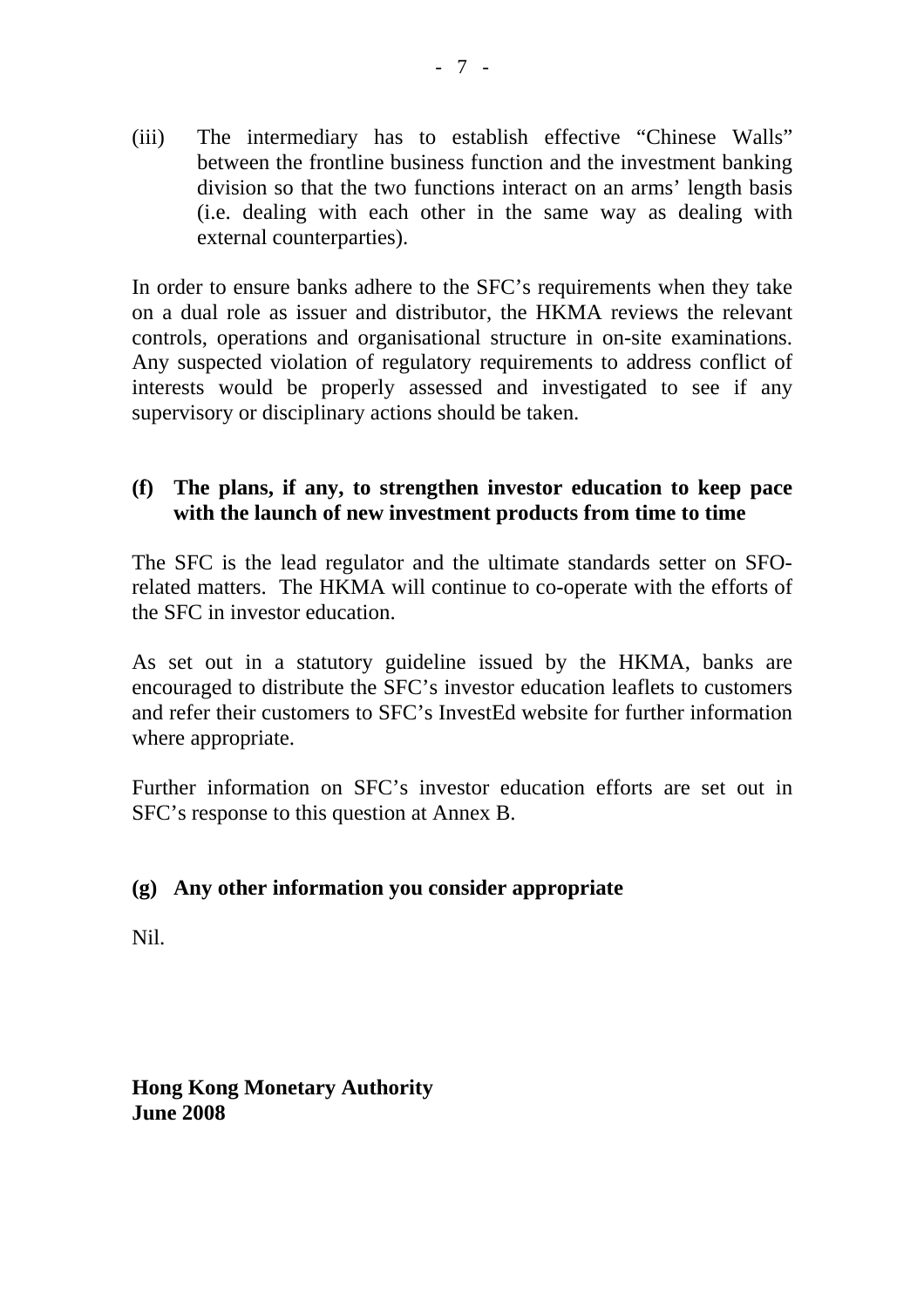# **The Securities and Futures Commission (SFC)'s Response to Questions from the LegCo Panel on Financial Affairs on the Regulation of Sale of Structured Investment or Derivative Products**

## **(a) The general mode of operation of structured investment or derivative products, how they are usually packaged and the risks of such products**

Retail structured investments can take the form of listed and unlisted notes, investment contracts or agreements, funds, or deposits where the return is contingent upon the occurrence and/or absence of stipulated events and calculated by reference to, but does not necessarily fully reflect, the performance of the underlying assets.

All types of investments involve risks. It will be difficult to generalise on specific risks relating to retail structured investments as different types (e.g. credit linked notes vis-a-vis equity linked notes) and features of structured products carry different kinds and degree of risks. However, it suffices to say that (i) where retail structured products are not principal / capital protected, the offer documents will highlight the risk that investors may lose their entire investment amounts; and (ii) liquidity risks i.e. investors may not be able to realise their investments prior to maturity / expiry, are typically highlighted in offer documents.

The sale and distribution of structured notes, investment contracts, funds and deposits are undertaken by licensed or registered intermediaries who are required to comply with the Code of Conduct for Persons Licensed by or Registered with the SFC ("the Code").

## **(b) The regulatory regime (statutory and/or administrative), if applicable, for such products (including the sale and marketing of such products)**

### I. Regulatory Regime on Products

Regulatory focus for retail structured investments/products is primarily disclosure based rather than on the commercial merits of the investment.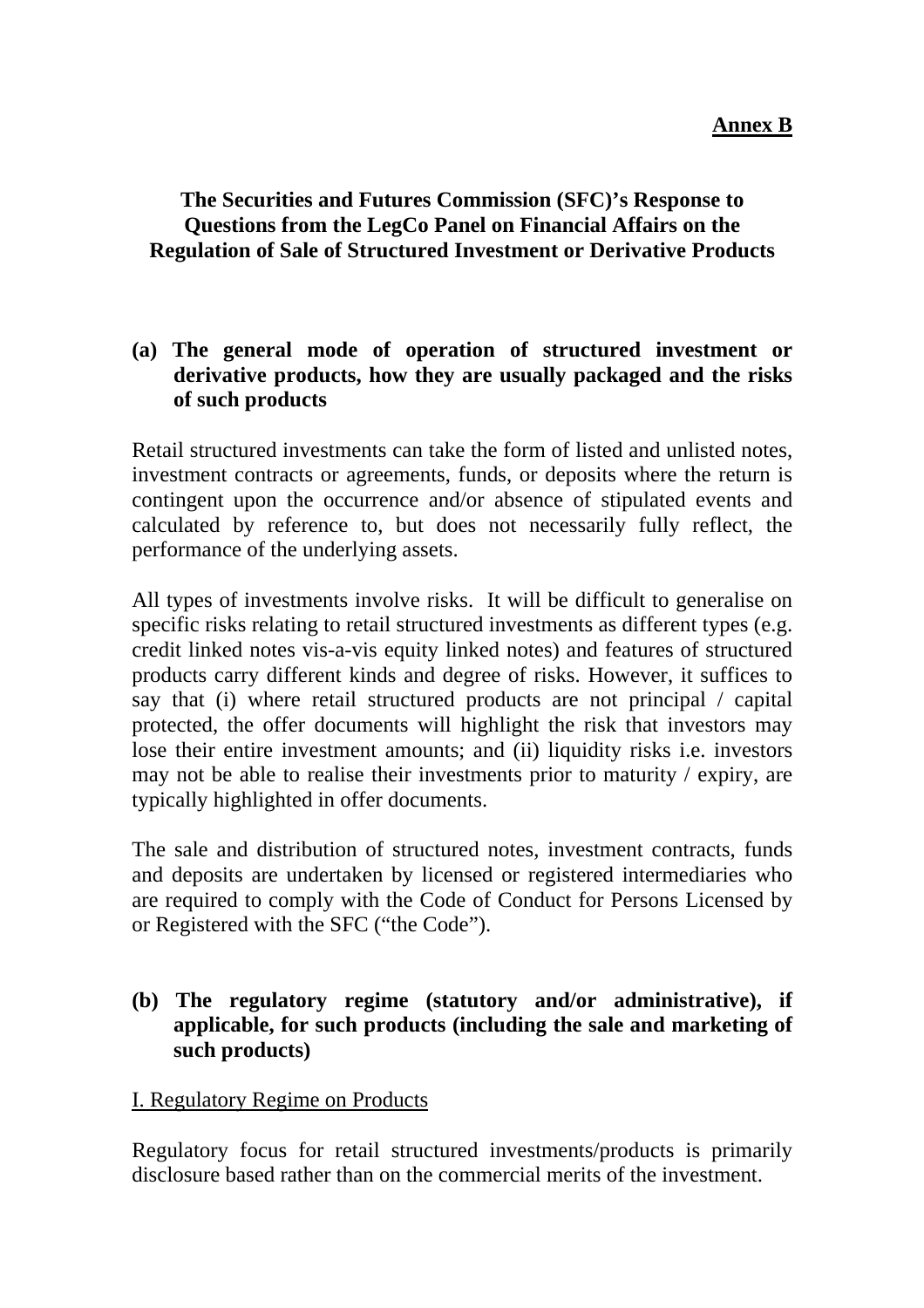# *Brief overview of regulation of public offerings of unlisted structured notes*

If a company issues a prospectus offering unlisted structured notes to the public, the prospectus will have to comply with the requirements laid down in Part II (for Hong Kong incorporated companies) or Part XII (for companies incorporated outside of Hong Kong) of the Companies Ordinance ("CO") including the prospectus content requirements in the Third Schedule to the CO. In essence, the law requires the prospectus to contain all information an investor would reasonably require for the purpose of making an informed investment decision.

## *Listed public offerings of structured notes and the Listing Rules*

If the structured note offered to the public is also proposed to be listed on the Stock Exchange of Hong Kong Limited ("SEHK"), then in addition to satisfying the requirements in the CO, the issuer will need to comply with the provisions of Chapter 15A of the Main Board Listing Rules on structured products.

The SFC has published various guidelines on:

- (i) use of offer awareness and summary disclosure materials in offerings of shares and debentures under the CO (issued in March 2003);
- (ii) programme offerings under a "dual prospectus" structure (issued in February 2003); and
- (iii) marketing materials for listed structured products (issued in September 2006),

all with a view to facilitating public offerings in Hong Kong.

*Brief overview of regulation of unlisted public offerings under the Securities and Futures Ordinance ("SFO")* 

If what is being offered to the public is an equity linked investment agreement ("ELI"), the relevant offer document(s) will require authorisation under the SFO.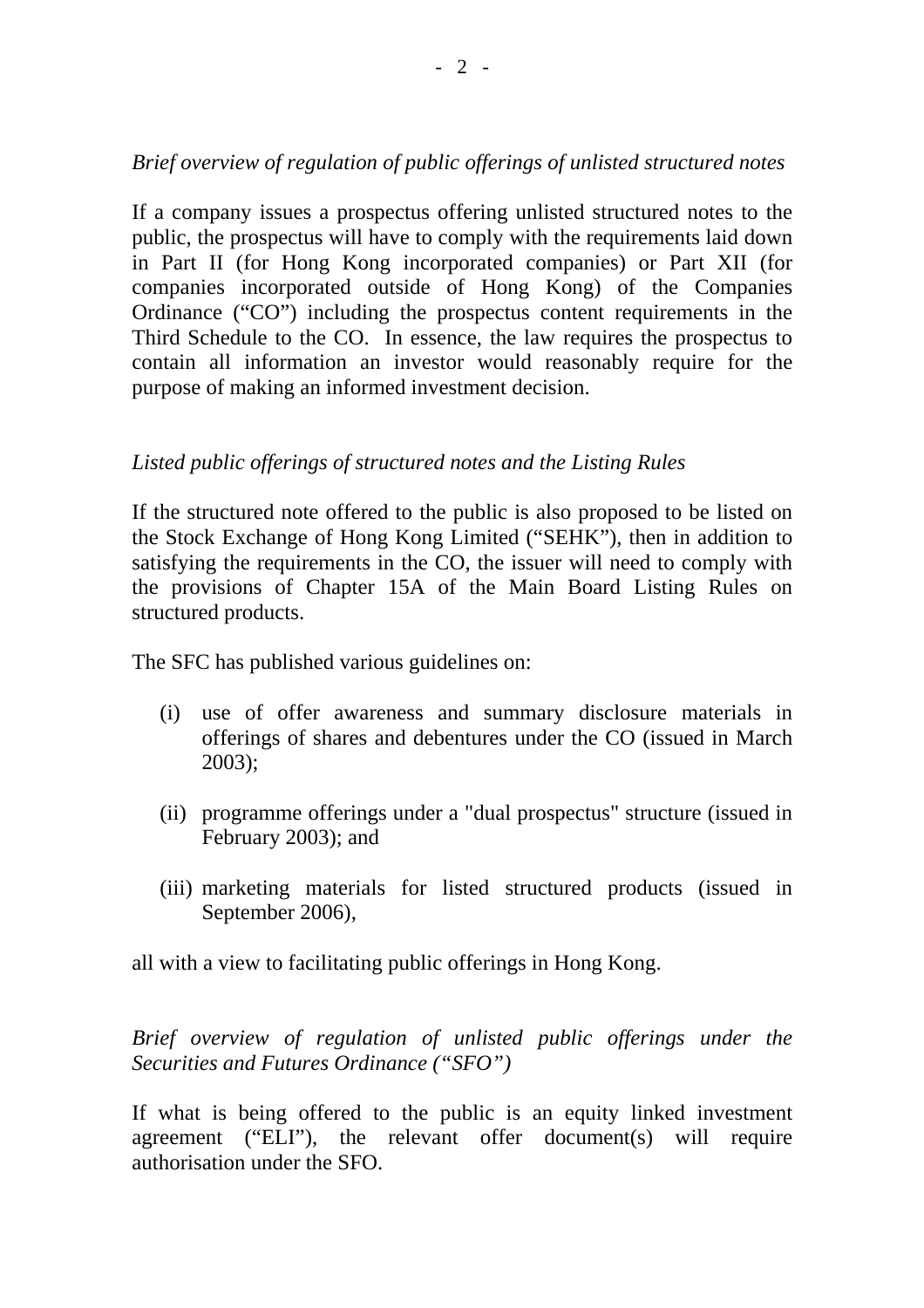The SFO provides for certain authorisation requirements for document which contains an invitation to the public to enter into an investment agreement or to acquire securities unless it falls within one of the specified exemptions. Exemptions include the issue of a prospectus registered under the CO and offers to professional investors (as defined in Schedule 1 to the SFO and the Securities and Futures (Professional Investor) Rules ("the Rules")).

There are no statutory requirements dealing with the contents or the level of disclosure in offering documents authorised for issue under the SFO. As ELIs and structured notes have broadly similar risk and reward exposure, we largely draw reference from structured note prospectuses for disclosures in public offer documents authorised for issue under the SFO.

For structured investments that take the form of funds which are offered to the public, we have to be satisfied that the relevant provisions in our product codes and guidelines, e.g. Code on Unit Trusts and Mutual Funds, are complied with before authorization under section 104 or 105 of the SFO can be granted.

### *Approval or eligibility requirements*

Although there are no statutory approval or eligibility requirements (i) for issuers making unlisted public offerings of structured notes and ELIs and (ii) on underlying assets, the SFC adopts the same eligibility criteria for issuers and underlying assets as are applicable to listed structured products under Chapter 15A of the Main Board Listing Rules to ensure that there is an equally robust regulatory regime for unlisted retail structured products as its listed counterparts. Our approach also achieves regulatory equivalence and avoids regulatory arbitrage. Our consistent approach has often resulted in an issuer using the same well capitalised entity to issue, or having the same guarantor for the issue of, both unlisted and listed structured products e.g. each of Calyon, KBC, Société Générale and UBS uses the same group entity to issue both unlisted structured notes and listed derivative warrants.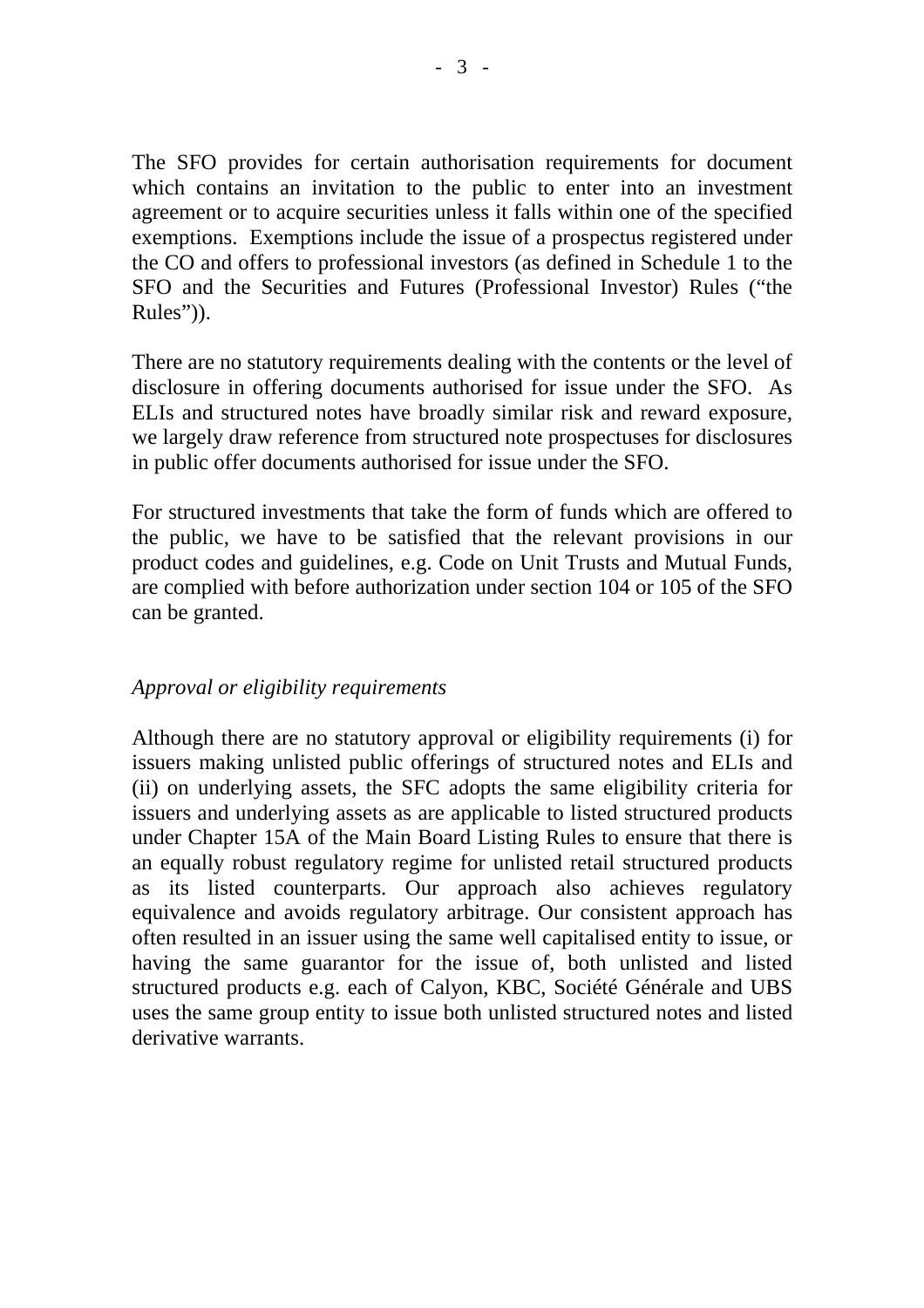*Brief overview of regulation of marketing materials published in connection with unlisted public offerings* 

In addition to the prospectuses for retail structured note offerings, issuers will also need to submit all marketing materials for our authorisation under the CO and/or the SFO. This is because it is unlawful for "any person to publish ... an advertisement in relation to a prospectus or proposed prospectus … in relation to shares or debentures of a company whether incorporated in or outside Hong Kong" unless an exemption applies.

Relevant exceptions to the advertising prohibition in the CO are (i) the publication of "an extract from or abridged version" of a prospectus; and (ii) the publication of an advertisement, invitation or document which has been authorised by the SFC under the SFO.

## *Emphasis of Marketing Materials*

Marketing materials must not contain anything that is inconsistent with the information contained in offer documents. Their contents must also not be false, biased, misleading or deceptive.

The visual in an advertisement of a retail structured note or an ELI normally comes with a headline banner stating the maximum potential return. We require that the prominence given to this figure be balanced with the prominence given to the worst case scenario caption.

Where hypothetical examples are used in a marketing material, we require that they are balanced with emphasis on both the upside and the downside risk. We normally request the worst case scenario to be inserted, unless the structure of the particular note / investment contract is such that it makes no/little sense to have such a demonstration (e.g. where the note / investment contract is principal / capital guaranteed).

### II. Regulatory Regime on Conduct of Licensed Intermediaries

The conduct of licensed intermediaries (including the sales and marketing of the product) is generally governed by the Code.

Specifically, paragraph 5.2 of the Code provides that the licensed intermediary should, when making a recommendation or solicitation,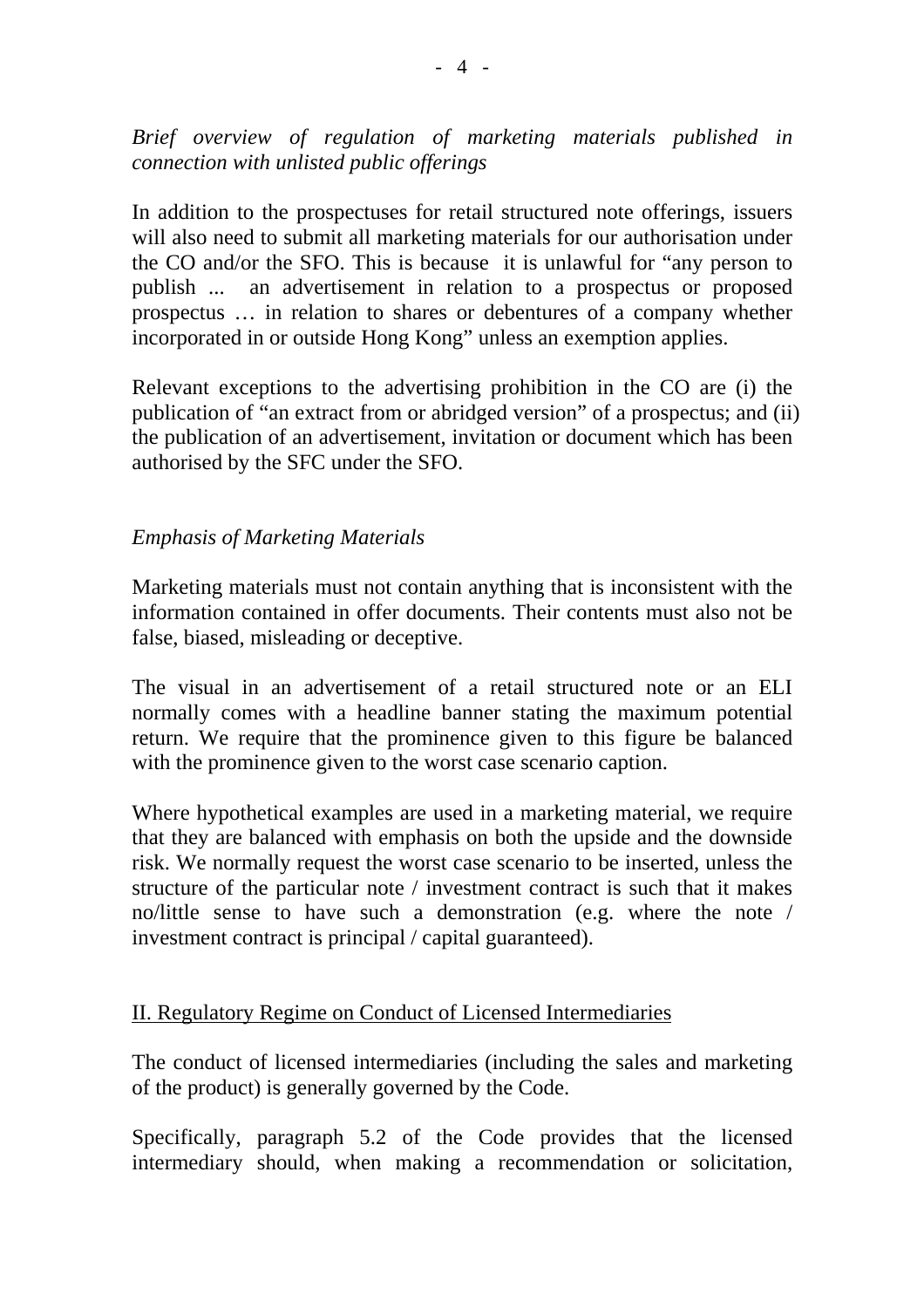ensure the suitability of the recommendation or solicitation for that client is reasonable in all the circumstances. To further enhance intermediaries' understanding as well as to assist them in meeting the suitability obligations under the Code, the SFC issued in May 2007 the suitability requirement guidelines in the form of questions and answers. In particular, the guidelines list the following specific matters that a licensed intermediary should have regard to when making a recommendation or solicitation:

- know their clients;
- understand the products they recommend to clients;
- provide suitable recommendations by matching the risk return and profile of each investment product with the personal circumstances of each client to whom it is recommended;
- provide all relevant material information to clients and help them make informed investment decisions;
- employ competent staff and provide appropriate training; and
- document and retain the reasons for each product recommendation made to each client.

Certain provisions of the Code (including the suitability requirement as noted above) may be waived if the investor is a professional investor for the purpose of the Code. Please see (d) below for further details regarding professional investor.

However, under paragraph 5.3 of the Code, a licensed intermediary providing services to a client in derivative products, including futures contracts or options, or any leveraged transaction should assure itself that the client (regardless whether he is a professional investor) understands the nature and risks of the products and have sufficient net worth to assume the risks and bear the potential losses of trading in the products.

### **(c) Measures, if any, to ensure that investors are properly apprised of the features and investment risks involved in such products**

We require an issuer of retail structured notes and ELIs to disclose in its offer documents the features and attendant risks of the product including the worst case scenario e.g. that an investor may upon maturity / expiry receive physical delivery of the worst performing share or its cash equivalent the value of which may be substantially less than the amount originally invested. The latter is also required to be prominently disclosed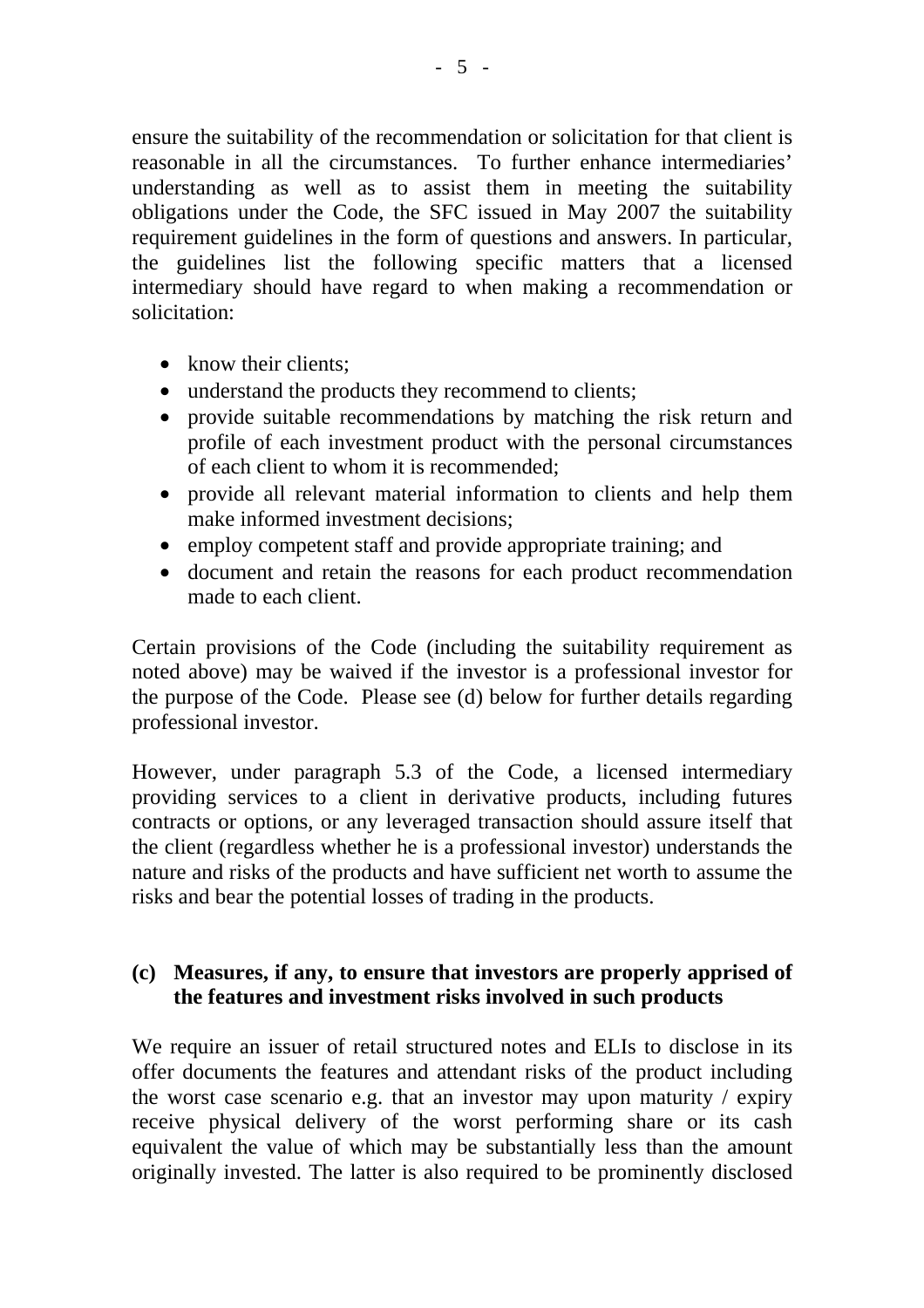in the summary / at-a-glance section of the offer documents and on the front cover of the related marketing materials.

Under paragraph 5.3 of the Code, a licensed intermediary providing services to a client in derivative products, including futures contracts or options, or any leveraged transaction should assure itself that the client (regardless whether he is a professional investor) understands the nature and risks of the products and have sufficient net worth to assume the risks and bear the potential losses of trading in the products.

SEHK has a dedicated webpage called the "Derivative Warrants Resource Centre" containing information regarding listed derivative warrants issuers and their products, and certain related investor education articles.

The SFC has also published various investor education articles in respect of investments in structured products. Please also see (f) below.

It is ultimately the responsibility of prospective investors to obtain, read and understand the offer documents before investing in the structured product.

## **(d) The rationale for designating certain investors as "professional investors" and the assistance and protection available to them**

Professional investors are generally regarded as being sufficiently sophisticated, and as having the requisite expertise and knowledge, to understand the risks of the investment products in which they intend to invest. It is therefore considered that a lighter regulatory regime should apply in relation to activities carried on by licensed intermediaries in conjunction with these investors. The basis for this approach is that professional investors should be able to protect their own interests. This is plainly correct in relation to professional investors such as banks, insurers and government agencies. In other cases, special rules apply to provide added safeguards.

In the case of individuals, a determination of whether a person is a professional investor essentially revolves around the issue of whether he or she is knowledgeable and has a portfolio of not less than HK\$8 million or its equivalent in any foreign currency. In addition, further criteria are required to be met, as more particularly described in the following paragraph. In 2002, the Commission proposed that the starting point for an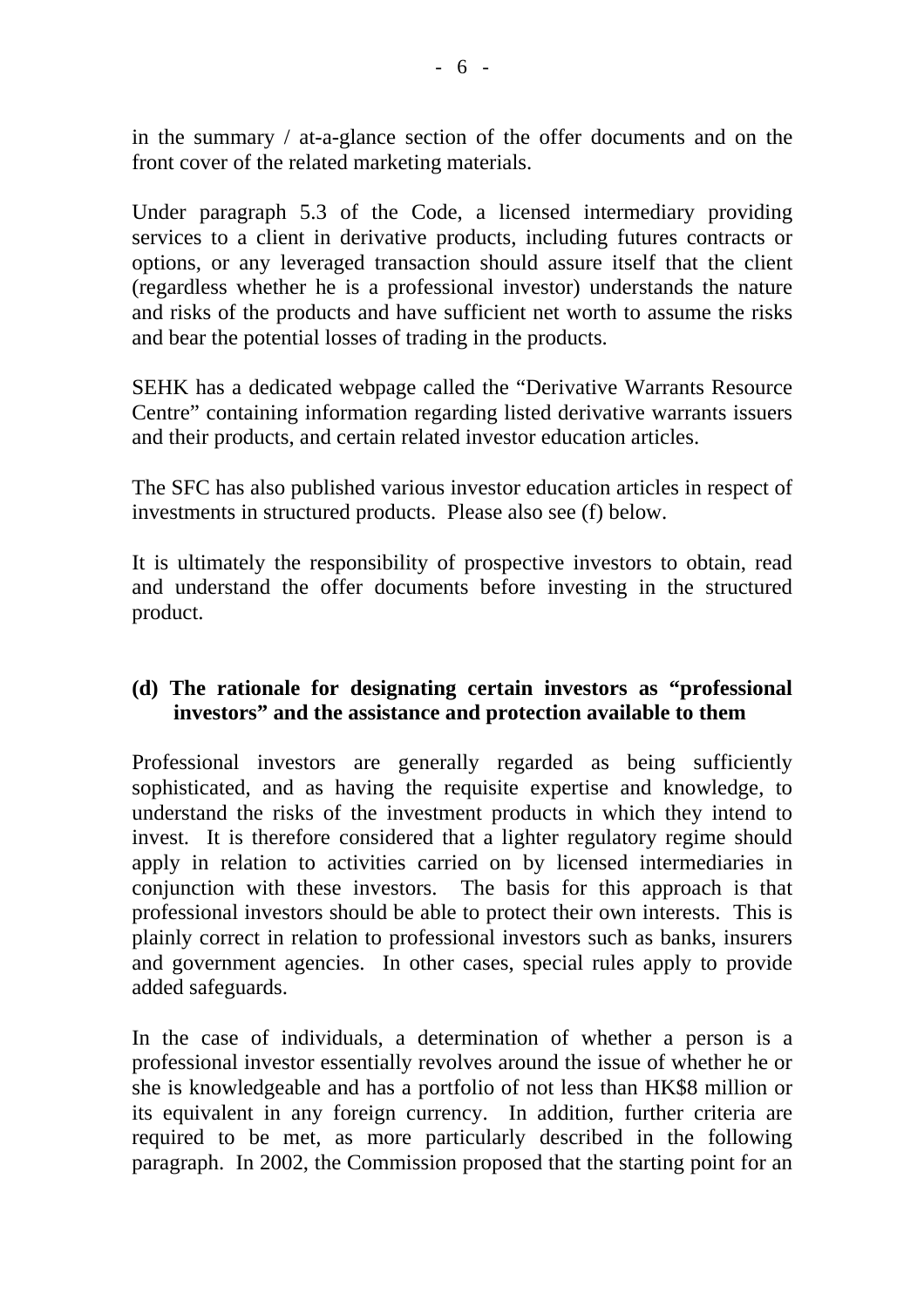individual to be considered a professional investor should be that he or she has a portfolio of not less than HK\$16 million or its equivalent. Following consideration of public submissions, which urged for a lowering of this amount, a decision was made to adjust the amount to HK\$8 million so that Hong Kong was more closely in line with the approach taken in the UK (GBP250,000) and the US (US\$1 million). The amount of HK\$8 million was stipulated in the Rules in relation to individuals. The Rules also prescribe, trust corporations entrusted with total assets of not less than HK\$40 million or its equivalent, and any corporation or partnership having a portfolio of not less than HK\$8 million or total assets of not less than HK\$40 million or their equivalents, as professional investors.

It is important to note that even if, for example, an individual is a professional investor by virtue of having a portfolio of HK\$8 million, the Code requires licensed intermediaries to assess and be reasonably satisfied that he or she is knowledgeable and has sufficient expertise in the relevant products and markets. This involves a licensed intermediary having regard to the types of product the client has traded, the frequency and size of the trades (not less than 40 transactions per annum), the client's dealing experience in the relevant market (at least 2 years) and the client's awareness of the risks involved in trading in the relevant markets.

Furthermore, a licensed intermediary needs to provide a written explanation to the client explaining the risks and consequences of being treated as a professional investor. This written explanation should also inform the client that he or she has a right to withdraw from being treated as a professional investor.

The licensed intermediary also needs to obtain a signed declaration from the client confirming that the consequences of consenting to being treated as professional investor and the right to withdraw from being treated as such have been explained to him or her and that he or she wishes to be treated as a professional investor.

It is only when these requirements have been met that some of the obligations of a licensed intermediary under the Code no longer need to be complied with in relation to a client who is a professional investor.

However, not all of the obligations under the Code can be relaxed in this manner. Accordingly, irrespective of whether a client is a professional investor, licensed intermediaries providing services in relation to derivative products, including futures contracts or options, or any leveraged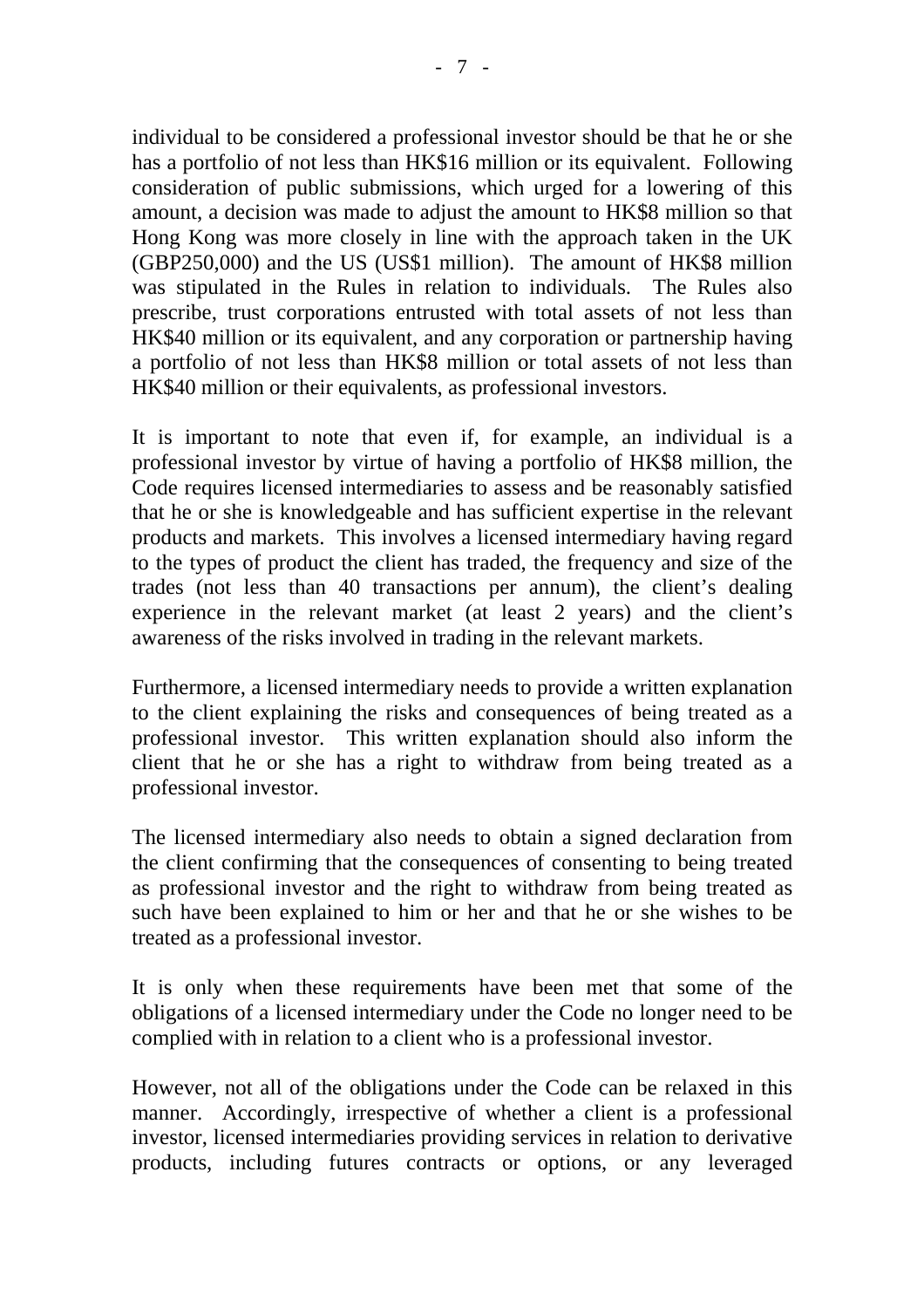transaction, must still comply with the requirements of paragraph 5.3 of the Code (i.e. ensuring that the client understands the nature and risk involved and that the client is of sufficient net worth to assume the risk and bear potential losses), as noted in (b) above.

### **(e) The possibility of conflicts of interests in cases where the banks / financial institutions are the issuer of such investment contracts; the measures, if any, to safeguard the interest of investors**

Under the Code, General Principle 1 provides that a licensed intermediary should act honestly, fairly and in the best interest of its clients. Furthermore, General Principle 5 requires the licensed intermediary to make adequate disclosure of relevant material information in its dealings with its clients. Also, as noted in (b) above, the licensed intermediary when making a recommendation or solicitation, should ensure the suitability of the recommendation or solicitation for that client is reasonable in all the circumstances.

Where conflicts arise, paragraph 10.1 of the Code provides that the licensed intermediary should neither advise nor deal in relation to the transaction unless he has disclosed that material interest or conflict to the client and has taken all reasonable steps to ensure fair treatment of the client.

# **(f) The plans, if any, to strengthen investor education to keep pace with the launch of new investment products from time to time**

As a responsible regulator, the SFC has always been proactive to help investors gain a better understanding of the investment environment including market mechanics, new product features and risks, and how players interact.

When new product types targeting retail investors are introduced to the market, we normally run thematic campaigns involving different initiatives e.g. investor leaflets, print media articles, radio segments and on-line educational resources on the InvestEd website (SFC's own investor portal). They aim to help investors gain a general understanding of the key features and risks of these products and the important issues to consider before making an investment decision.